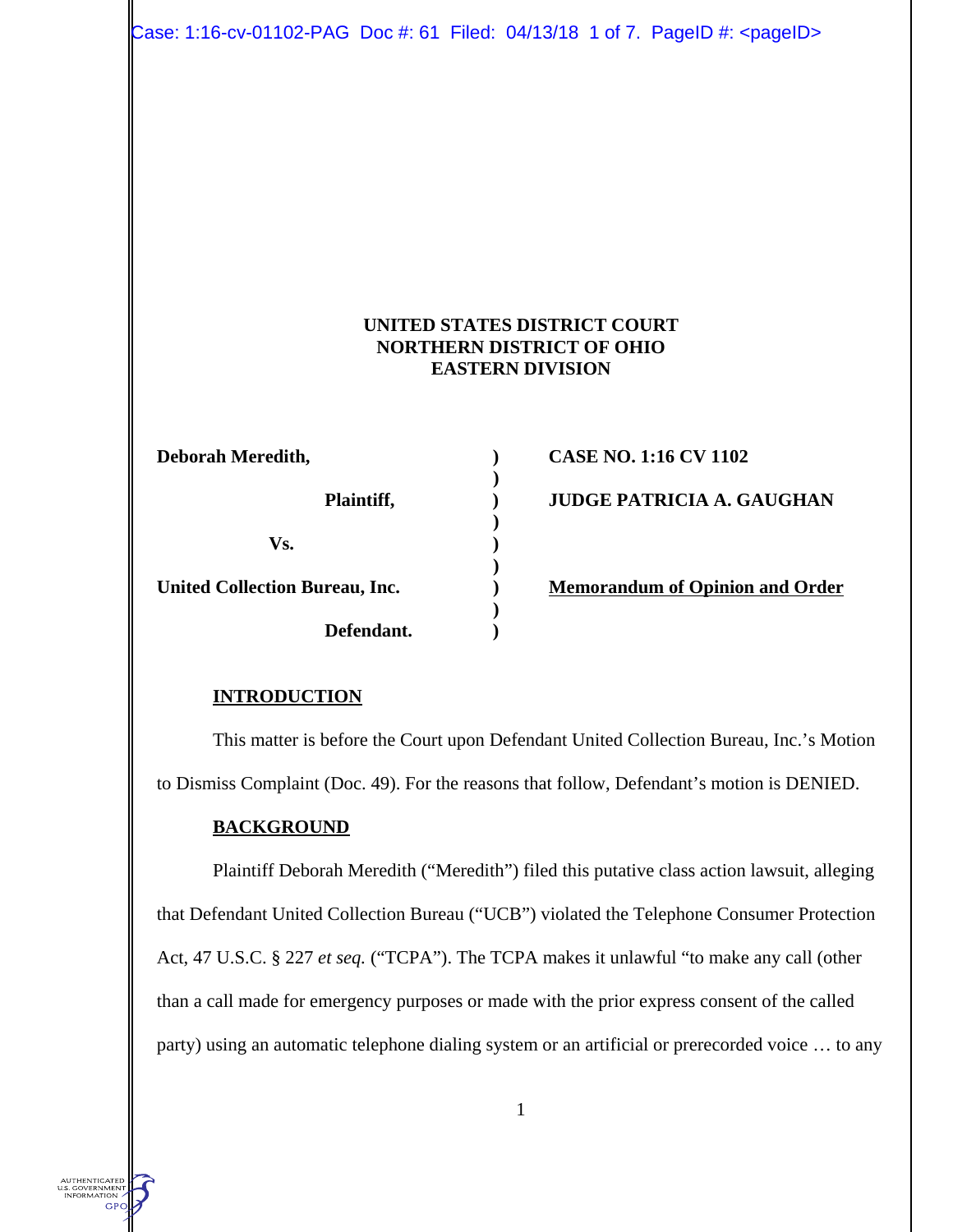telephone number assigned to a ... cellular telephone service." 47 U.S.C.  $\S 227(b)(1)(A)(iii)$ . The TCPA provides a private cause of action to persons who receive calls in violation of 47 U.S.C. § 227(b)(1)(A). *See* 47 U.S.C. § 227(b)(3). The statute allows for statutory damages in the amount of \$500 per call, or \$1,500 per call deemed to be in willful violation.

Meredith alleges that UCB, a debt collection service, initiated multiple telephone calls to her cellular telephone in an attempt to collect a debt.<sup>1</sup> (Compl.  $\P$  11). She alleges that she was unable to answer the calls and that UCB left multiple voicemail messages for her. (*Id.* ¶ 15). The messages stated:

You should not listen to this message so that other people can hear it, as it contains personal and private information. There will now be a three second pause in this message to allow you to listen to this message in private. This communication is from United Collection Bureau, Inc., a debt collector. This is an attempt to collect a debt and information obtained will be used for that purpose. Please contact United Collection Bureau, Inc., at 800-444-2032 during our normal business hours M-R 8am to 7pm and F 8am to 5pm EST. When calling please have the following reference number available xxxx9591. Again, please contact United Collection Bureau, Inc., at 800-444-2032. Thank you. Good Bye.

(*Id.* ¶ 15). Meredith claims that the messages were prerecorded and made using equipment that automatically and sequentially called a list of telephone numbers, obtained from a "skip-trace" or similar third-party source. (*Id.* at  $\P$  17, 21). Meredith alleges that UCB knew or should have known that she did not consent to receiving the calls. (*Id.* at ¶ 19). She asserts that UCB's practice of using autodialed, prerecorded-voice collection calls using contact information obtained from its clients or third-party skip-trace services foreseeably results in UCB making numerous wrong number calls to the cell phones of people other than the debtor, in violation of

<sup>1</sup> The debtor, whom UCB sought to contact, was not Meredith. The debtor's cellular phone number was reassigned to Meredith.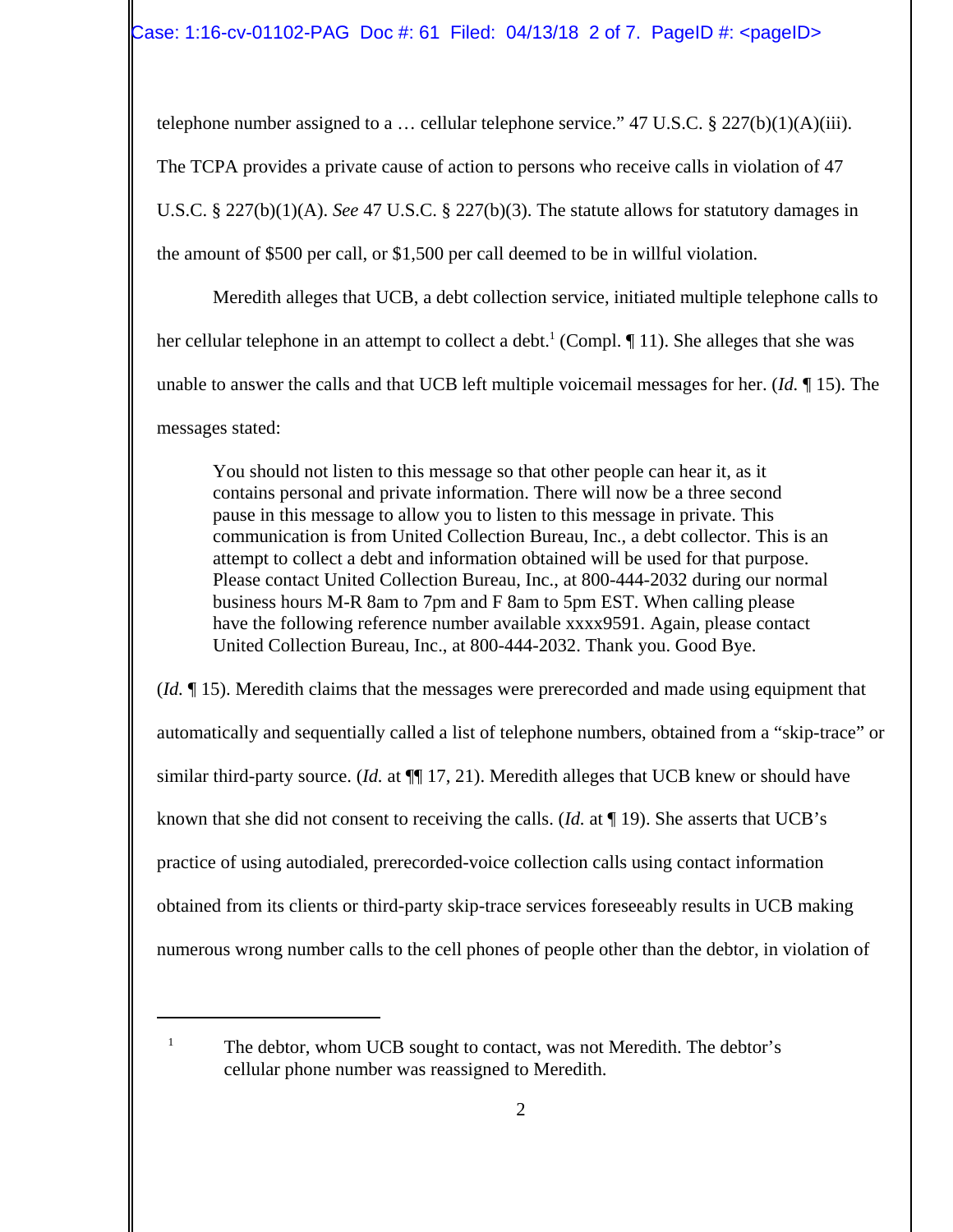the TCPA. She seeks to represent individuals who received autodialed, debt collection robocalls from UCB to their cell phones without prior express consent.

Meredith claims that she and the class have been harmed by UCB's calls. Specifically, she alleges that "their privacy was improperly invaded, they were charged for the calls, and they were annoyed." (*Id.* ¶ 22). In her deposition, Meredith testified that the calls wasted her time, including the time that she spent listening and responding to the voicemail messages. She testified that she listened to the three messages that she received "numerous times" because she did not understand why she was receiving them and because she was "afraid." (*See, e.g.,* Meredith Dep. at 68-69) (testifying that she listened to each message at least six or seven times because she "wanted to be sure what [she] was hearing"). The messages did not identify whom they were for, but Meredith believed they were for her because they were on her phone. (*Id.* at 23-24). The calls "shocked and surprised her" and caused her stress. (*Id.* at 22, 68). Listening to the messages took time away from her work and upset her to the point that she was not able to make phone calls for work. (*Id.* at 69).

UCB now moves to dismiss Meredith's Complaint pursuant to Federal Rule of Civil Procedure 12(b)(1) on the basis that Meredith lacks Article III standing. Meredith opposes the motion.

#### **Rule 12(b)(1)**

When a court's subject matter jurisdiction is challenged under Rule 12(b)(1) of the Federal Rules of Civil Procedure, the party seeking to invoke jurisdiction bears the burden of proof. *McNutt v. General Motors Acceptance Corp.*, 298 U.S. 178, 189 (1936); *Rogers v. Stratton*, 798 F.2d 913, 915 (6th Cir. 1986). A 12(b)(1) motion to dismiss may constitute either a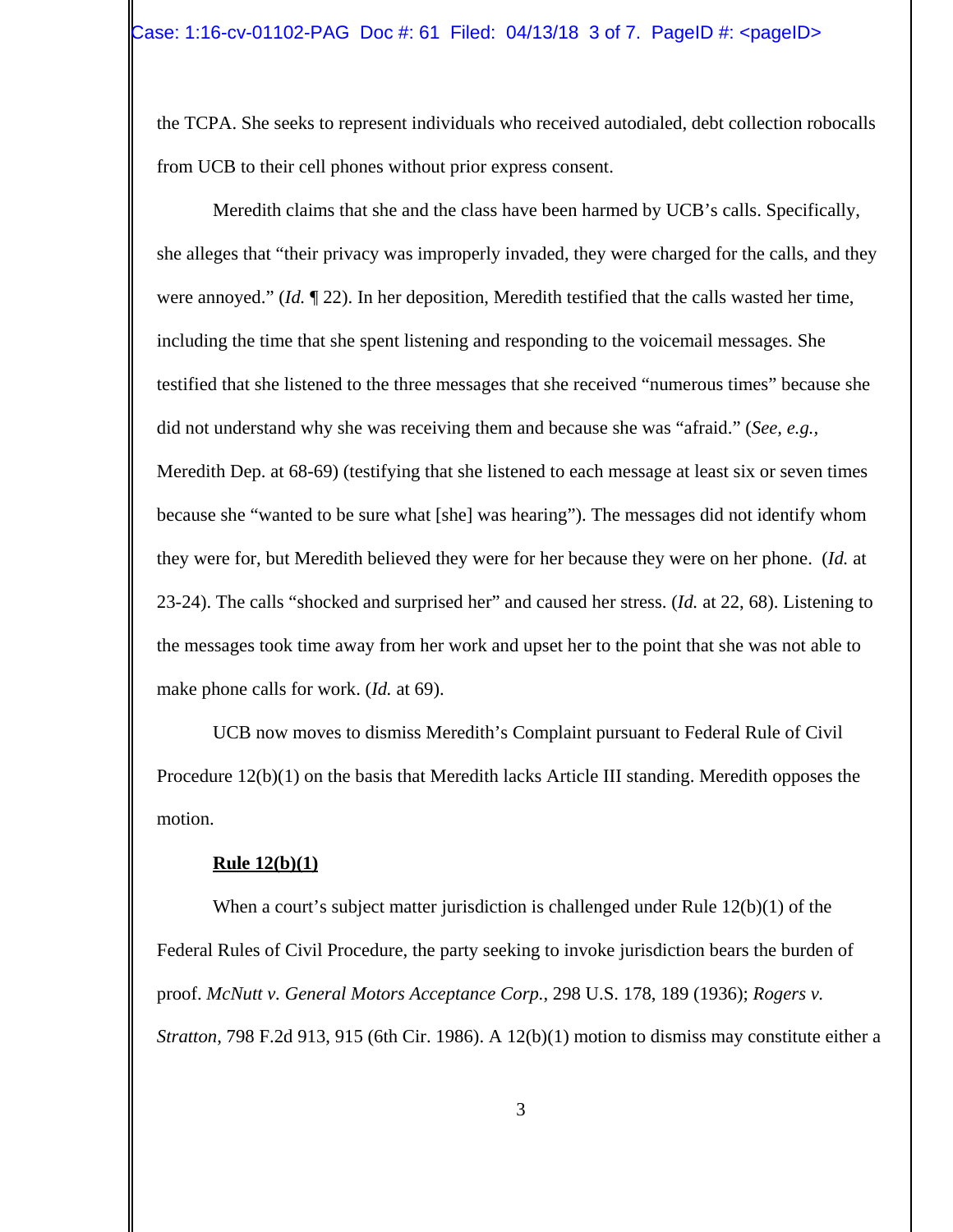facial attack or a factual attack. *United States v. Ritchie*, 15 F.3d 592, 598 (6th Cir. 1994). Facial attacks question the sufficiency of the jurisdictional allegations in the complaint. *Id*. Thus, those allegations must be taken as true and construed in the light most favorable to the nonmoving party. *Id*. Factual attacks, however, challenge the actual fact of the court's jurisdiction. *Id*. In such cases, the truthfulness of the complaint is not presumed. *McGee v. East Ohio Gas Co.*, 111 F.2d 979, 982 (S.D. Ohio 2000) (citing *Ohio Nat'l Life Ins. Co. v. United States*, 922 F.2d 320 (6th Cir. 1990)). Instead, the Court may weigh any evidence properly before it. *Morrison v. Circuit City Stores, Inc.*, 70 F. Supp. 2d 815, 819 (S.D. Ohio 1999) (citing *Ohio Nat'l*, 922 F.2d 320; *Rogers*, 798 F.2d 913).

UCB does not state whether its challenge is a facial or factual attack. Because it attached and relied on Plaintiff's deposition testimony to support its motion, the Court will construe it as a factual attack. (Doc. 49-1, at 6) ("Plaintiff does not allege any injury-in-fact and her deposition testimony confirms the lack of an injury-in-fact); *See Bowers v. Wynne*, 615 F.3d 455, 457 (6th Cir. 2010) (construing a motion to dismiss for lack of subject matter jurisdiction as a factual attack because defendant relied on evidence outside of the complaint).<sup>2</sup>

## **Article III Standing**

Federal court jurisdiction is limited to actual cases or controversies. *Raines v. Byrd*, 521 U.S. 811, 818 (1997). "One element of the case-or-controversy requirement is that plaintiffs must establish that they have standing to sue." *Clapper v. Amnesty Int'l USA*, 568 U.S. 398, 409,

<sup>&</sup>lt;sup>2</sup> Although UCB relied on Meredith's deposition testimony in its opening brief, it nevertheless asserts that Meredith could not do the same in responding to UCB's motion. (*See* Doc. 57, at 2). Because the Court is construing the motion as a factual attack, it will take Meredith's deposition into account when considering whether she has produced sufficient evidence of standing.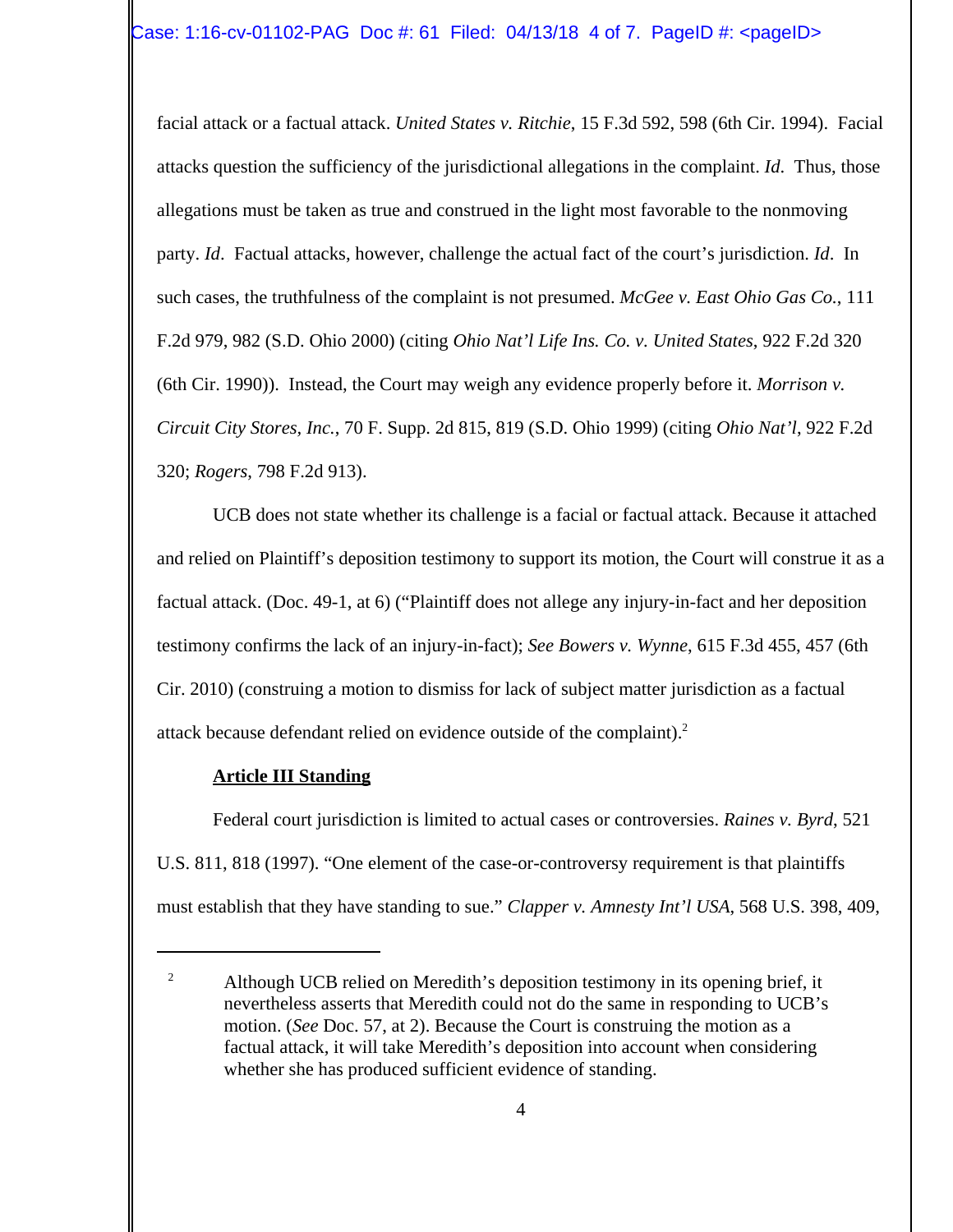133 S. Ct. 1138, 1146 (2013) (internal citations omitted). To establish Article III standing, a plaintiff must "allege personal injury fairly traceable to the defendant's allegedly unlawful conduct and likely to be redressed by the requested relief." *Imhoff Investment, L.L.C. v. Alfoccino, Inc.*, 792 F.3d 627, 630 (6th Cir. 2015) (internal quotations omitted). The injury must be both "concrete and particularized" and "actual or imminent, not conjectural or hypothetical." *Id.* (citing *Friends of the Earth, Inc. v. Laidlaw Envtl. Servs.*, 528 U.S. 167, 180, 120 S. Ct. 693  $(2000)$ ).

"Injury in fact is a constitutional requirement, and '[i]t is settled that Congress cannot erase Article III's standing requirements by statutorily granting the right to sue to a plaintiff who would not otherwise have standing.'" *Spokeo, Inc. v. Robins*, 136 S. Ct. 1540, 1547–48, 194 L. Ed. 2d 635 (2016) (quoting *Raines,*, 521 U.S. at 820, n. 3). Thus, Article III standing requires a concrete injury even in the context of a statutory violation; "a bare procedural violation, divorced from any concrete harm, [cannot] satisfy the injury-in-fact requirement of Article III." *Id.* at 1549.

Here, UCB argues that Meredith has failed to establish that she suffered any concrete harm. It asserts that the Complaint makes only conclusory allegations of harm (invasion of privacy, charges for phone calls, and annoyance) and that her deposition testimony shows that she suffered no harm. It asserts that she did not testify that her privacy was invaded, that she was charged for the calls, or that she lost time or suffered aggravation or distress because of the calls. According to UCB, Meredith asserts a bare procedural violation of the TCPA.

When Congress enacted the TCPA, it did so in part to protect consumers from the "nuisance, invasion of privacy, cost, and inconvenience that autodialed and prerecorded calls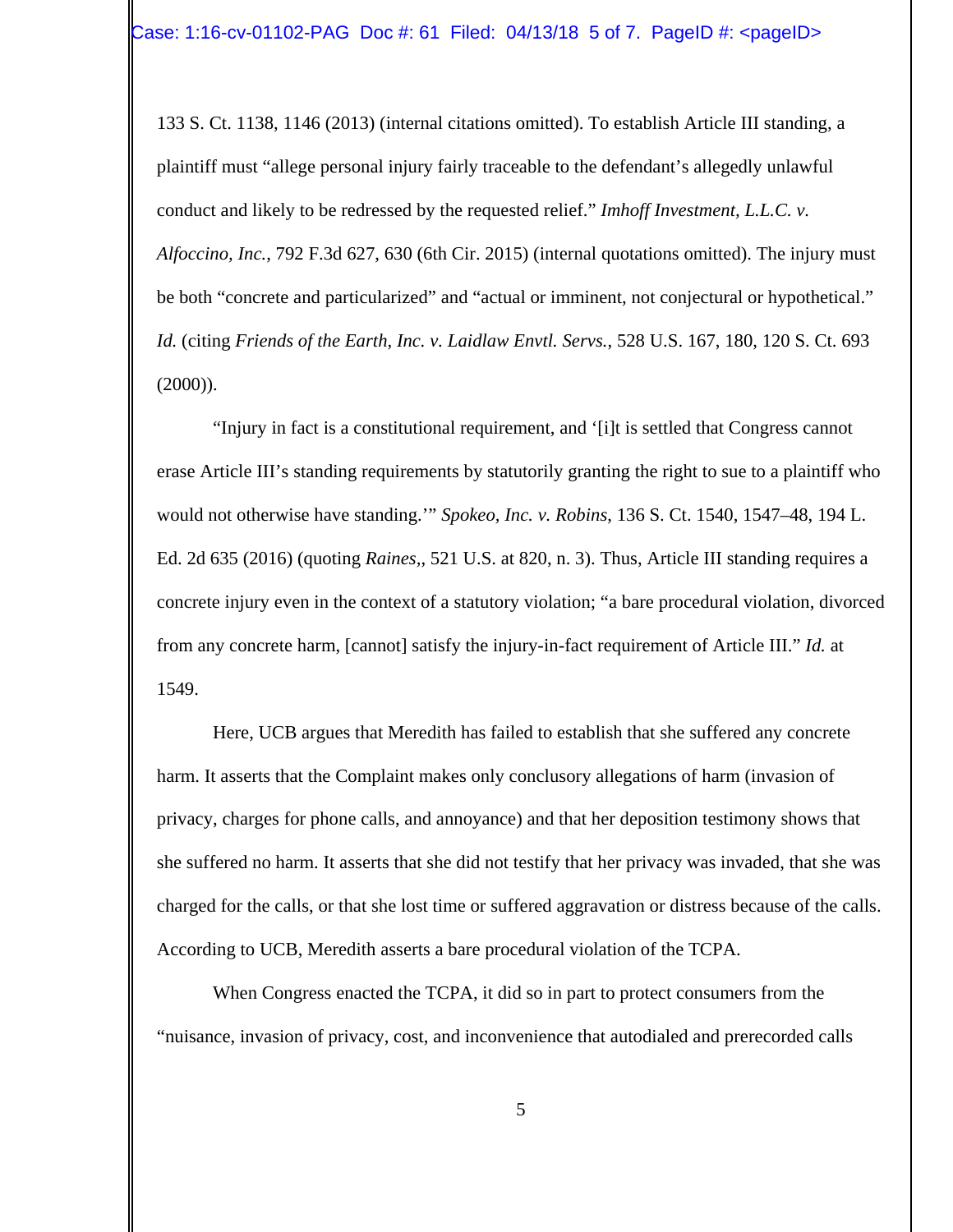generate." *Caudill v. Wells Fargo home Mortgage, Inc.*, 2016 WL 3820195 (E.D. Ky. July 11, 2016) (quoting Rules & Regulations Implementing the TCPA, 30 F.C.C.R. 7961, 7979 (2015)); *see also See Martin v. Leading Edge Recovery Sols., LLC*, No. 11 C 5886, 2012 WL 3292838, at \*4 (N.D. Ill. Aug. 10, 2012) ("one of the purposes of the TCPA was to protect telephone subscribers from the 'nuisance' of unwanted calls"). Indeed, the Sixth Circuit recognized in *Imhoff* that such harm, in the context of a TCPA claim, is sufficient to establish a concrete harm. 792 F.3d at 632 (holding that the receipt of an unsolicited fax advertisement causes a concrete harm and recognizing that such advertisements "waste the recipients' time") (quoting *American Copper & Brass, Inc. v. Lake City Indus. Products, Inc., 757 F.3d 540, 542 (6<sup>th</sup> Cir. 2014)); see also Ira Holtzman, C.P.A. v. Turza*, 728 F.3d 682, 684 (7th Cir. 2013) ("Even a recipient who gets the fax on a computer and deletes it without printing suffers *some* loss: the value of the time necessary to realize that the inbox has been cluttered by junk.").

Though *Imhoff* predates *Spokeo*, district courts in the Sixth Circuit have consistently held that it remains good law because it addressed the very issue raised by *Spokeo*: whether a plaintiff has suffered a sufficiently concrete harm. *See, e.g., Caudill*, 2016 WL 3820195, at \*2 (plaintiff had standing in a TCPA case because time plaintiff spent reviewing junk email was time "it could have spent on other more productive business activities"); *Hamza v. Dunhams Athleisure Corp.*, No. 16-11641, 2017 WL 1077895, at \*3 (E.D. Mich. Mar. 22, 2017) ("Defendant's argument [against standing] is at odds with the vast majority of decisions rendered by courts considering whether a concrete injury-in-fact has occurred when a plaintiff makes invasion of privacy allegations based on calls or texts received that the plaintiff has pled violated the